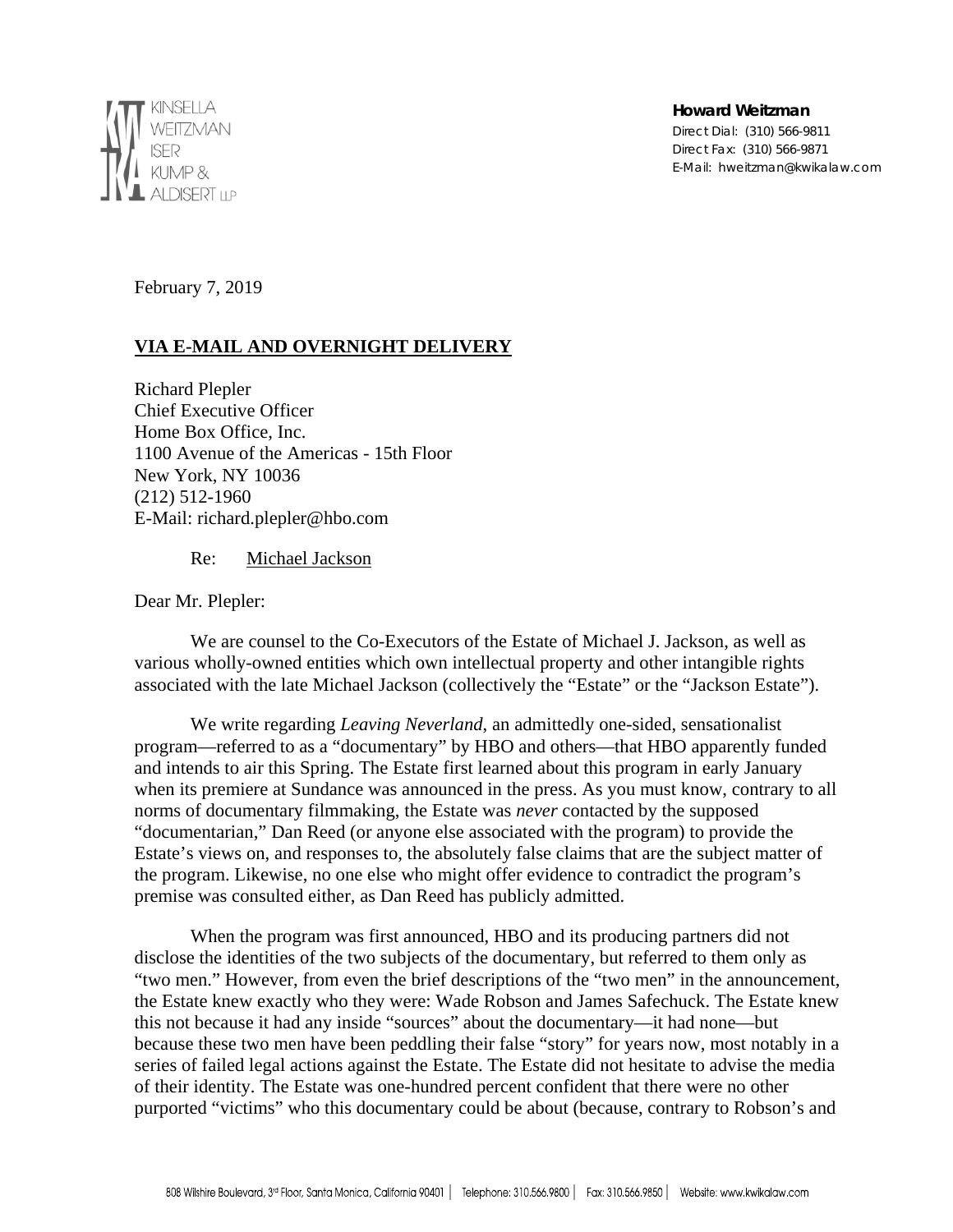Safechuck's lawyers' predictions when they first filed their lawsuits for hundreds of millions of dollars in 2013, no "flood" of further identifiable "victims" ever came forward beyond these two). HBO and its producing partners were then forced to acknowledge that the Estate had "guessed right" and that the two subjects of the film were indeed those two admitted perjurers who had filed lawsuits against the Estate, all of which have now been dismissed with prejudice (but as noted below are pending on appeal).

The Estate spent years litigating with Robson and Safechuck, and had *four different lawsuits* by these two men *dismissed with prejudice*. (Today, Robson owes the Estate almost seventy thousand dollars in court costs, and Safechuck owes the Estate several thousand dollars as well.) In those litigations, the Estate discovered troves of information about Robson and Safechuck that made it unequivocally clear that they had no credibility whatsoever. We discuss some of that information below, but the information discussed in this letter is just the tip of the iceberg on these two. Had HBO actually complied with the most basic of journalistic ethics—rather than just accept their salacious allegations at face value—it would have discovered so much more long before it ever got involved in this disgraceful project. Obviously, *that* is the reason that Dan Reed and HBO's producing partners *initially tried to hide the identities of Robson and Safechuck*. This ambush was carried out because Dan Reed knew that Michael Jackson's family and friends, his Estate, and his millions of fans who are *deeply knowledgeable* about the case would have discredited Robson and Safechuck before filming began.

#### **HBO Is Being Used As Part of Robson's and Safechuck's Litigation Strategy**

Robson and Safechuck are pursuing appeals of the judgments against them, appeals that will probably be heard this year. As *many* other press outlets noted when their lawsuits were still pending in the trial court, Robson, Safechuck, and their shared attorneys have long engaged in a deliberate campaign to try their case in the media, most often through leaks of false information to some of the most salacious online tabloids. Had HBO done any research into this, it would have easily discovered that every year or so while the litigation was pending, before a major issue was to be decided, the tabloids would suddenly be full of false claims being peddled by Robson's and Safechuck's attorneys about Michael Jackson. The trial court never let this avalanche of false claims affect it, and we have no doubt that the Court of Appeal will not be affected by it either. That said, Robson's and Safechuck's lawyers will continue attempting to try their cases in the media.

As noted, Robson and Safechuck are now appealing the dismissal of their multimillion dollar lawsuits. Not coincidentally, their appeals are likely to be heard later this year. HBO's "documentary" is simply just another tool in their litigation playbook, which they are obviously using in a (very misguided) effort to somehow affect their appeals. Sadly, it appears that HBO—a once great and respected network—has now been reduced to the pay television version of *Hard Copy* (with a little mix of *The Jerry Springer Show*). Most pathetically, HBO has been reduced to a pawn in part of Robson's and Safechuck's attorneys' litigation strategy.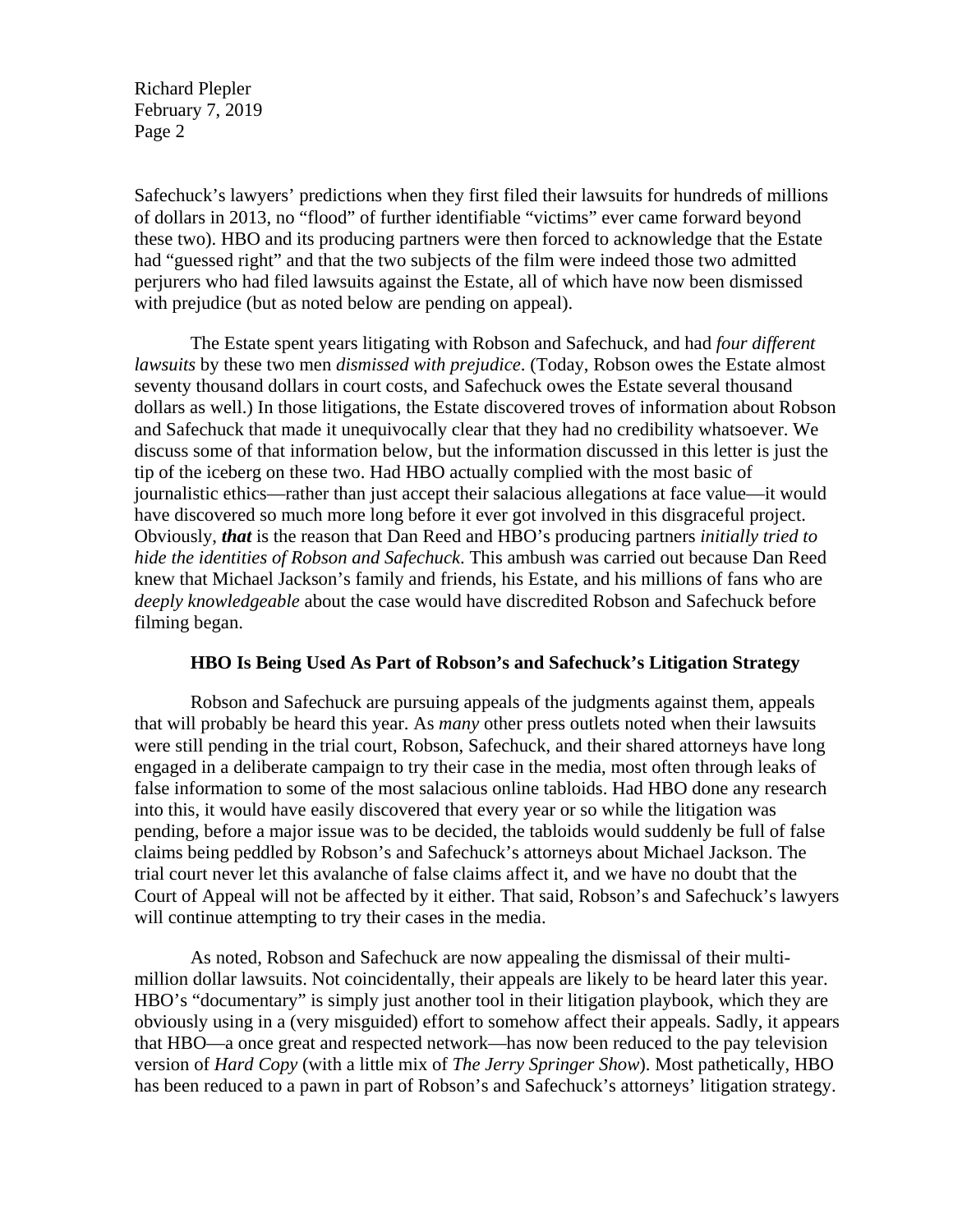## **HBO and Dan Reed Intentionally Chose Not to Interview Anyone Who Would Detract From Their Story**

*Leaving Neverland* rehashes accusations against the late Michael Jackson of committing the most heinous crimes any person can be accused of in modern society. Given the seriousness of those allegations, one would have expected that HBO and its producing partners would contact: (1) the Jackson family; (2) persons who worked with Jackson during the relevant time period; (3) other young men and women who spent time with Jackson as children (including ones mentioned by name in the "documentary"); (4) friends of Michael Jackson who knew him for his whole life; (5) the many persons who know Safechuck and Robson well but do not believe them; (6) Tom Mesereau and his investigator, Scott Ross, who Robson happily met with for hours in 2005 to tell them about his experiences with Michael, with Mesereau finding Robson so credible that he made Robson the first witness for the defense in Jackson's 2005 trial; and (7) the Estate, who spent years litigating *the very claims*  discussed in the "documentary" by Safechuck and Robson. Yet, shockingly, HBO and its producing partners *never attempted to contact* any of these people. The fact that HBO and its producing partners did not even deign to reach out to any of these people to explore the credibility of the false stories Robson and Safechuck told violates all norms and ethics in documentary filmmaking and journalism. It is a disgrace.

In fact, Dan Reed admitted in the question and answer session at Sundance that he *never* even attempted to contact the many, many other young men and women who spent time with Jackson as children, yet continue to defend him to this very day. And at least two of these young men are *referenced by name in the film* with the implications that they "replaced" Robson and Safechuck as Jackson's "abuse victims." Both have gone on record since the documentary was announced to explain that they were never abused by Jackson. One of them, who Robson *explicitly* claimed in the film "replaced" him, has released several "tweets" denouncing the documentary as a work of fiction. Yet neither of them—among the many others who spent time with Jackson as children—were ever approached by Dan Reed and HBO.

In other words, HBO's "documentary" is based *solely* on the word of two admitted perjurers. HBO and its partner, Dan Reed, never even attempted to explore whether these two men might not be telling the truth. We have read reports that these two men are supposedly "credible" in the documentary because they tell their story so fluidly. Yet they have been practicing their stories and rehearsing their lines (which changed throughout the litigation as discussed below) for years now. Thus, it is no surprise that these two men—who have also both acted professionally—tell their false story well. The bottom line is that any halfway skilled filmmaker could make a "documentary" telling any outrageous story about a dead man if they can just find two people willing to tell that story *and then not challenge those two at all*. That is particularly the case when one of the men—Wade Robson—is a self-described "master of deception"; and his own mother testified under oath that he should "have had an Oscar" given how good a liar he is (as discussed below).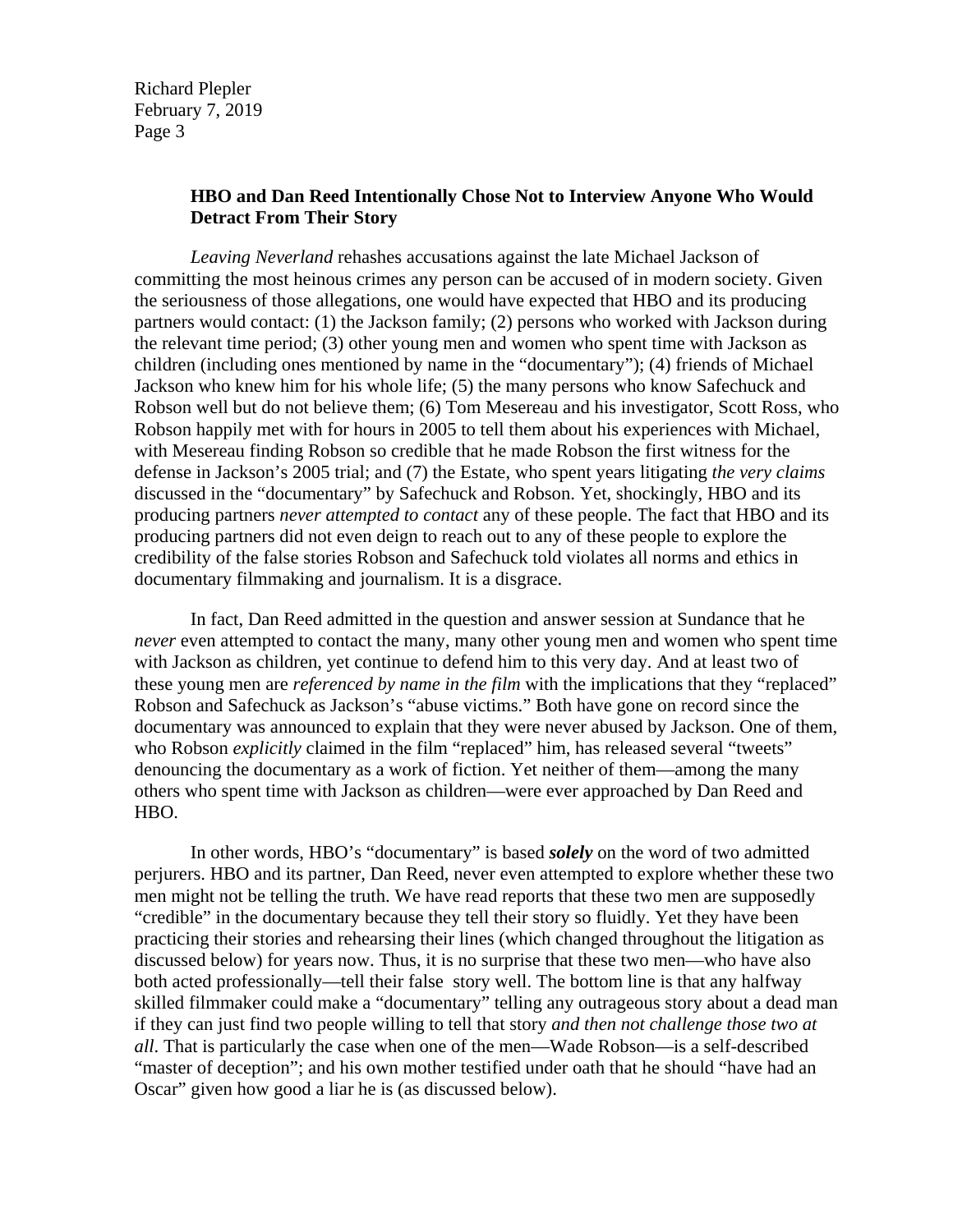## **In Interviews, Dan Reed Is Using HBO in Order to Bolster the Credibility of the Program Despite Making Blatantly False Statements in Those Same Interviews**

Notably, HBO's reputation is being used as one of the main reasons that the "documentary" should be taken seriously. The producer of this program, Dan Reed, is telling the media that one of *the principal reasons* the documentary is credible is because of HBO's reputation. When asked whether an attorney had vetted the film, he responded, "that's what happens on every single film I make or, to my knowledge, that anyone makes, *certainly for*  HBO."<sup>1</sup> The usual checks on filmmakers are ethical and normative ones, such as factchecking (e.g., are their stories consistent? *see* below), investigating the motivations of people (e.g., do they have a financial motivation to say what they are saying?), talking to others with knowledge who may have something different to say, etc. But as is apparent from our discussion below, HBO apparently no longer cares about these ethical and normative checks on documentary filmmaking and journalism anymore. If HBO does care about such things, this documentary will never air on HBO.

In the same interviews where he touts HBO's involvement as a reason for his "documentary's" supposed "credibility," Mr. Reed has also made *blatantly false statements* about Robson and Safechuck in an effort to bolster their credibility. For example, in the same *Huffington Post* interview discussed above, Mr. Reed agrees with the interviewer that "one of the most impactful things in the documentary is the way [Robson's and Safechuck's] stories align … even though they didn't know each other until now." In another interview, Reed "confirms" that "for legal reasons, [Robson and Safechuck] were kept apart, long before you even approached them about making the movie." Reed expands on that and says that this was done so "they couldn't exchange stories. Sundance was the first time [as adults] that they'd met. It's the first time they've had any significant time together."2 *This is utterly false*. In Robson's 2016 deposition, he testified that he had spoken to Safechuck in 2014, the year Safechuck filed his lawsuit against the Estate. When asked what the two men had spoken about, Robson refused to answer the question—his attorney instructed him to remain silent because Robson's and Safechuck's common attorneys were involved in the conversations between the two men in 2014. Accordingly, we can never know what they talked about and how they aligned their stories with their attorneys' help. Given that they were both seeking hundreds of millions of dollars against the Estate, they had hundreds of millions of reasons for aligning their stories.

<sup>&</sup>lt;u>1</u> <sup>1</sup> https://www.huffingtonpost.com/entry/leaving-neverland-michael-jackson-danreed\_us\_5c500044e4b0d9f9be689ab0

<sup>&</sup>lt;sup>2</sup> https://www.rollingstone.com/movies/movie-features/leaving-neverland-directordan-reed-michael-jackson-interview-785817/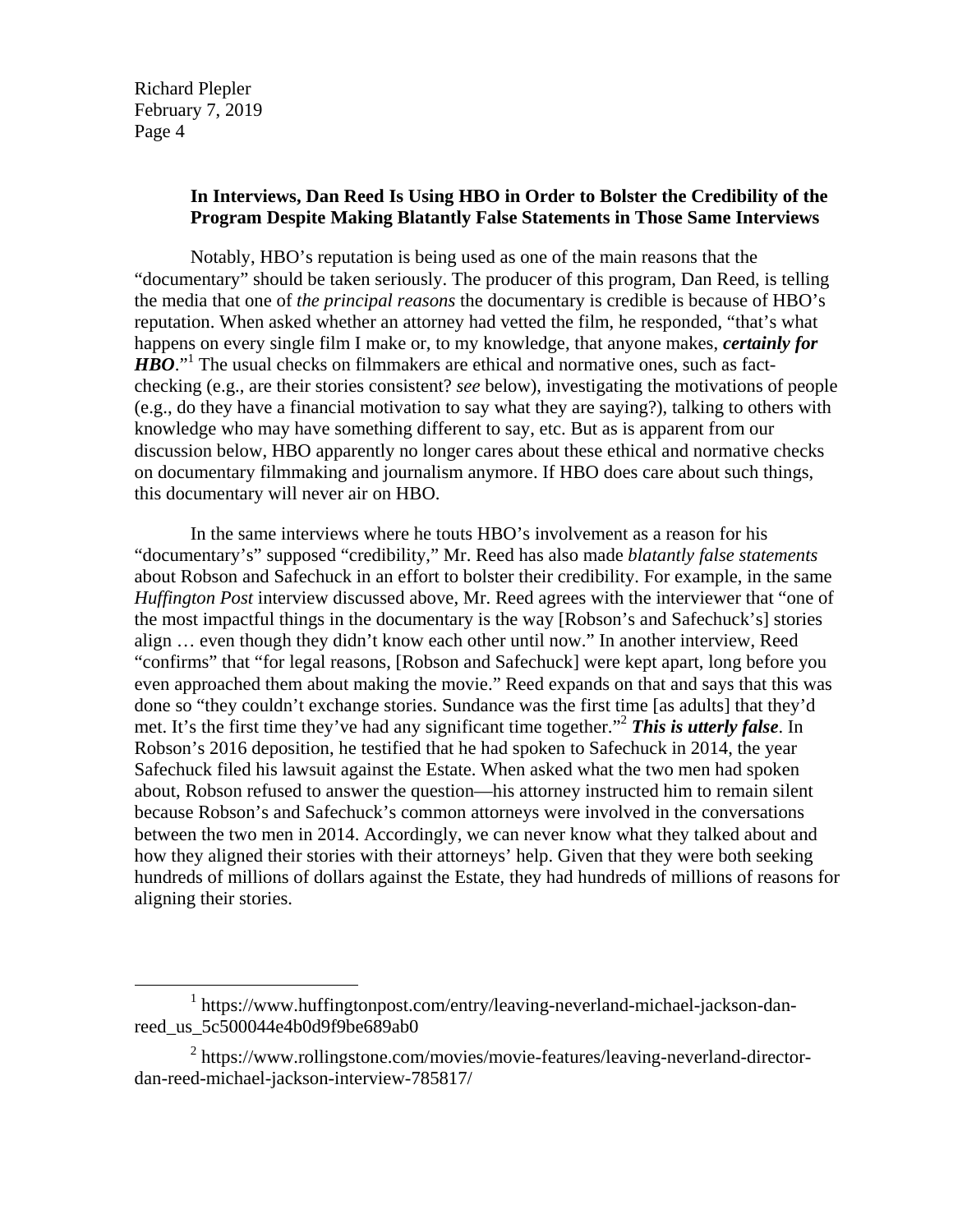In any event, the idea that two men who are represented by the same attorneys for the last six years would have stories that "align" is hardly surprising. You really cannot be so naïve that you would not understand this.

Finally, we must note that we can only assume that the legendary Sheila Nevins had nothing to do with the decision to go forward with this "documentary." It is a shame that she is no longer involved in these types of decisions for HBO. That HBO, the once iconic network, would fund, produce and distribute this pathetic and untruthful vehicle for these admitted liars to revisit false allegations made *as part of their effort to revive their dismissed lawsuits* is just plain sad.

#### **Robson and Safechuck Were Repeatedly Caught Lying During Their Failed Lawsuits Against the Jackson Estate**

Wade Robson testified *in detail* as an adult before a jury in 2005 that Michael Jackson never did anything wrong with or to him. He was then subjected to a withering crossexamination by Ron Zonen, one of California's most-seasoned prosecutors. Yet, despite that, Wade Robson never wavered. Moreover, even after his testimony, there are many videos of him (readily available online) where he praises Michael Jackson as an inspiration and denies that Michael ever molested him.

But even setting that aside, Robson was also caught *lying repeatedly* in the dismissed litigations with the Estate. For example, in order to try to get around the statute of limitations for monetary claims against the Estate, Robson testified under oath that "[p]rior to March 4, [2013,] I did not understand or was even aware that an Estate [of Michael Jackson] had been opened for administration." That was a lie. In truth, Robson had personally met with John Branca, one of the Estate's executors, at Mr. Branca's office in 2011 in a (failed) effort to solicit work with the Estate on a Michael Jackson-themed *Cirque du Soleil* show. Prior to meeting with Mr. Branca, Robson's talent agent told him that he had to contact "John Branca, the person in charge of MJ's estate." Not surprisingly, the trial judge dismissed Robson's claims against the Estate, finding that *no rational person* could believe Robson's declaration that he did not know about Michael Jackson's Estate until March 4, 2013 when he, in fact, had met with John Branca, the Co-Executor of the Estate. In plain English, the judge found that Robson had lied in his sworn declaration. (The idea that Robson would want to spend years of his life creating and directing a Michael Jackson-themed show, when he was in fact a victim of horrendous abuse by Jackson, is itself hard to take seriously.)

Robson's meeting with Mr. Branca was hardly the first time that he tried to capitalize on his relationship with Michael Jackson after Michael's death when he thought it would help him make money. In the days after Michael's death, Robson released a statement praising Michael as "*one of the main reasons I believe in the pure goodness of human kind*." He then tried to solicit work from Kenny Ortega, the director of *Michael Jackson's This Is It*, to help work on the movie. Robson was able to secure work with Janet Jackson, in her 2009 MTV Video Music Awards tribute to Janet's late brother Michael. In videos behind the scenes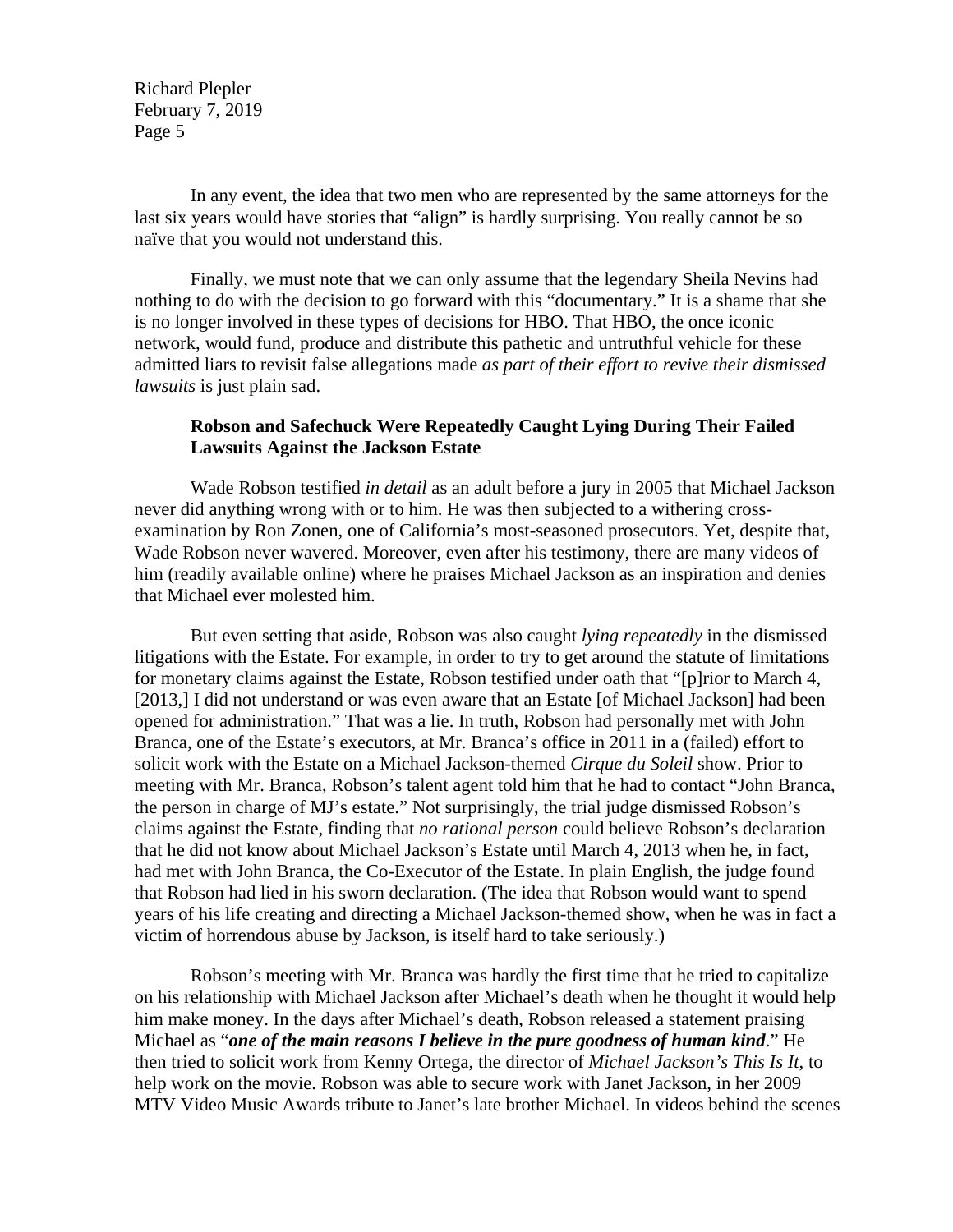of the tribute show (easily found online), Robson is seen praising Michael Jackson in the most effusive terms.

During the litigation with Jackson's companies, Robson was also caught trying to hide evidence before his cases were dismissed. For example, Robson *lied under oath* and stated that, other than one brief email in late 2012, he had had "*no written communications*" with anyone (other than his attorneys) about his newly-concocted allegations that he was abused by Jackson. This turned out to be a complete and utter lie. Robson had actually shopped a book about his allegations in the year prior to filing his lawsuit—a book he tried to hide from the Estate. That book told a completely different story of how he was first abused by Jackson. When asked about some of these discrepancies at his deposition, Robson explained that his memories had "evolved" since writing the draft of the book in late 2012 and early 2013. He explained that "post disclosing the abuse in 2012 and beginning that healing journey, they've evolved as far as I remember more details about scenarios. As it goes along, you know, it evolves, *details get added to*."3

Moreover, despite lying under oath in his lawsuit that he had had "*no written communications*" with anyone about his supposed abuse, he was eventually ordered by the trial court to produce all such documents. Robson produced hundreds (if not thousands) of written communications (emails, texts, etc.) with his family and friends about his false abuse allegations. He never explained why he lied and said he had *no* such communications.

Most notably, many of these communications were with his mother where he *admittedly* was trying to reconstruct his own "memories" of the time period when he was supposedly abused—i.e., in his own words, to "add" the "details" that he did not know when he was drafting his book. In one email, he lists over twenty different questions to his mother asking her about the specific details of his interactions with Michael Jackson. Some of these include: "Can you explain all that you remember of that first night at Neverland? What happened when we drove in what did we do? And that first weekend at Neverland?" Notably, in the "documentary," Robson now recounts "his" supposed "memories" of these events in great detail. But Mr. Reed and Robson never explain that he had to first ask his mother scores of questions before he could tell his story. Indeed, despite telling the story of his first night at Neverland in the documentary as if it is his own memory, at his deposition, he admitted that he "did not know" if his memory of that night "came from [his] own recollection or [if] it was told to [Robson] by someone else."

Simply put, Robson is an *admitted perjurer* who proudly called himself (in his draft book) a "master of deception." Robson is such a good liar that *his own mother* testified under

 $\frac{1}{3}$  $3$  We would be happy to provide you with any source documents, such as depositions, documents produced in discovery, etc. It is a shame Mr. Reed and your colleagues at HBO were not interested in such documents when producing their "documentary."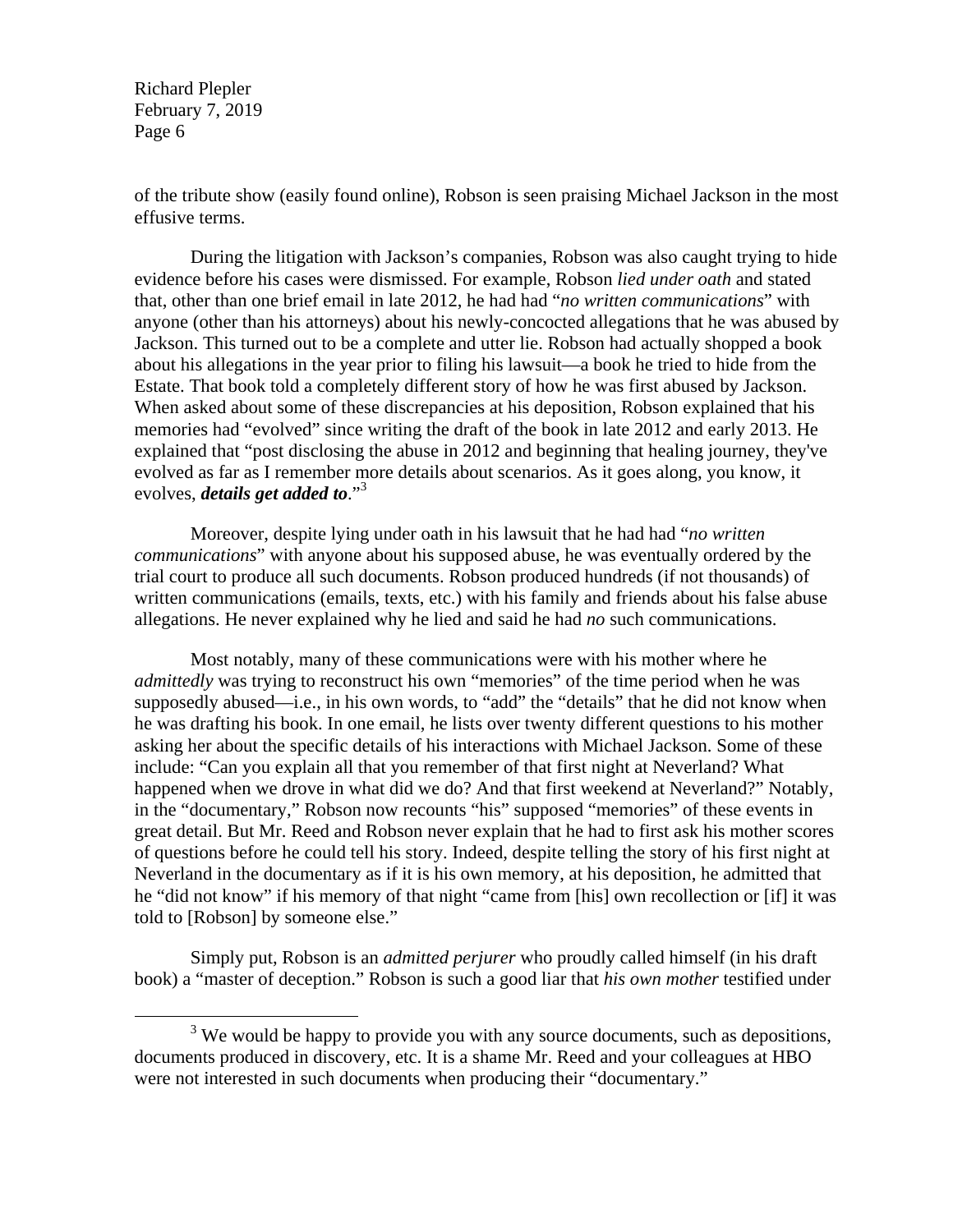oath at her deposition that she could not tell when he was lying; she even *volunteered* that "*he should have had an Oscar*" given how convincing his lies were. It may just be that he deserves an Oscar for HBO's "documentary" as well.

Robson's fabricated story, of course, is that Jackson's abuse caused him to have two self-described nervous breakdowns in 2011 and 2012. Those breakdowns, according to Robson, caused him to realize that he had been abused by Jackson decades before. But there is a much more simple explanation for Robson's breakdowns. He has a family history of suicidal, major depression on his father's side. Robson's father committed suicide in 2002. Robson's first cousin on his father's side committed suicide in 2012. Unfortunately, major depression is a very heritable disease. Thus, it is no surprise that Robson had these breakdowns. And it is even less surprising that he has continued to have breakdowns given that when Robson saw a psychiatrist in 2011 he was prescribed anti-depressant medication. But he *refused to ever take that medication*. To be clear, we ascribe no "fault" or "weakness" whatsoever to those who suffer or who have suffered from clinical depression. That said, we must note Robson's mental illness, and his abject and stubborn refusal to get appropriate medical treatment for it, *because* Robson's claim is that his "nervous breakdowns" are *strong evidence* of his abuse by Jackson. But those breakdowns are much more easily explained by Robson's family history of major depression and his own (apparent) diagnosis of depression *for which he stubbornly and irrationally refused to take the medication prescribed to him* by a medical doctor to treat it.

As for Safechuck, by his own admission, he did not "realize" that he had been abused until after he saw Robson on the *Today Show* in May 2013 being interviewed by Matt Lauer about Robson's newly-concocted story of abuse. All of a sudden, Safechuck realized that he had been abused. He then contacted Robson's lawyers and filed copycat lawsuits against the Estate for millions of dollars. And like Robson, he too had testified under oath that Jackson never did anything inappropriate with him. His two cases against the Estate were also dismissed.

Safechuck's frivolous lawsuits were dismissed so early in the proceedings that significant discovery was never taken in his case, and he was able to avoid having his deposition taken and producing documents. But even in his sworn declarations in the litigations, there are clear signs that he is lying and trying to construct a false story of abuse from his vague memories of his interactions with Jackson. For example, Safechuck claimed in his sworn declaration that he was first abused on the Paris leg of the *Bad* Tour, which he correctly identifies as taking place in late June 1988 (as a simple Wikipedia search would reveal). He later says that after the *Bad* tour ended, Michael flew him out to New York "in February 1989" where Michael was performing at the Grammy's. Safechuck states in his declaration that he was abused on this New York trip for the Grammy's. However, the Grammy's were not in New York in 1989; they were in Los Angeles that year (and in 1990). And Michael did not perform at the Grammy's in 1989. However, Michael *did* perform at the Grammy's in New York in *February 1988*, i.e., *before* Safechuck claims he was first abused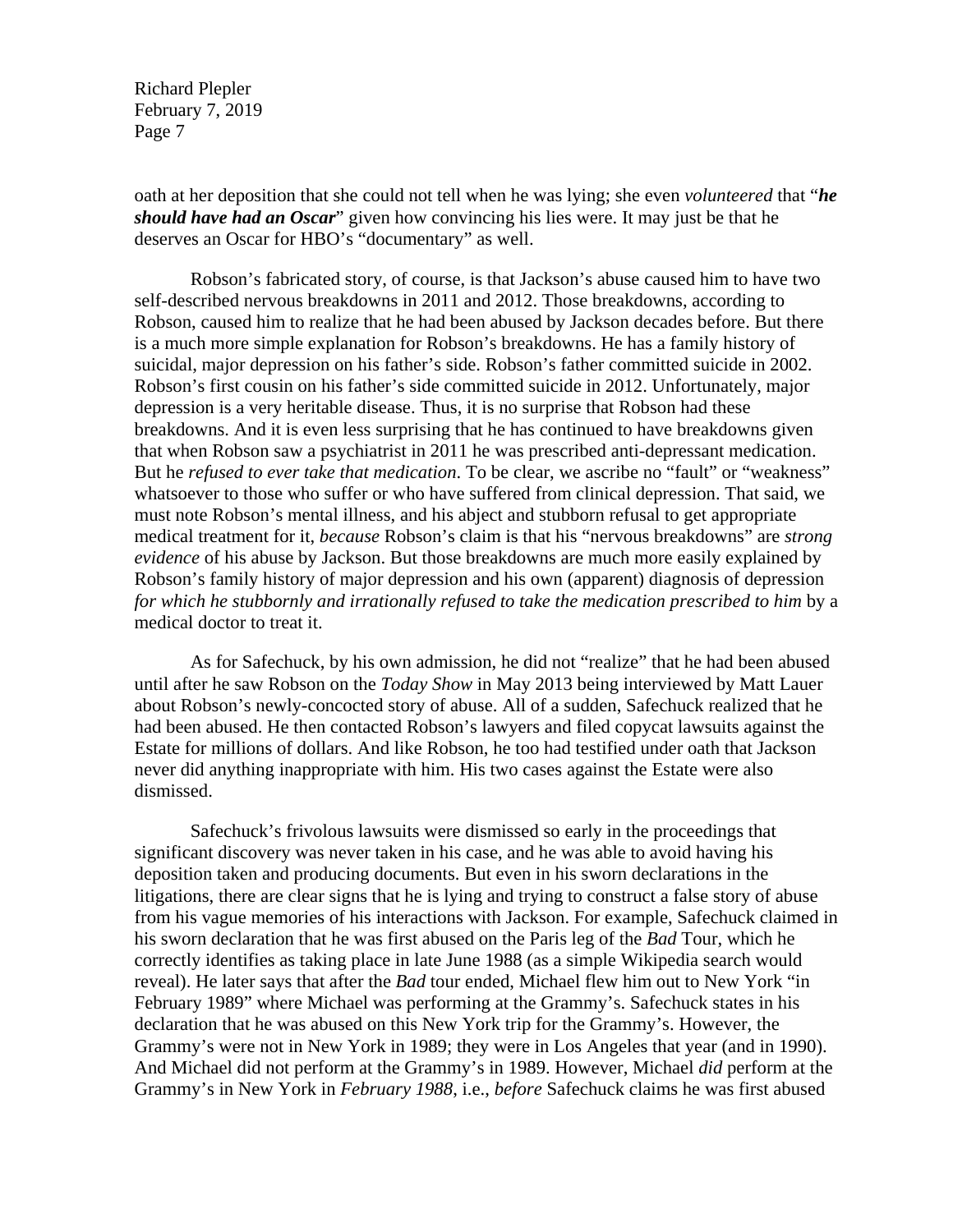in June 1988. Yet he somehow claims that he was abused on a New York trip to the Grammy's *that occurred before he claims he was first abused*. Safechuck's "error" here is obviously reflective of an effort to create a story of abuse out of whole cloth. Or in other words, Safechuck is just making it up as he goes along.

In the "documentary" and in his declaration for the litigation, Safechuck spins a tale about how he refused to testify for Jackson in 2005, despite threats from Jackson and his legal team. Setting aside the absurdity of Jackson and his sophisticated legal team trying to convince an unwilling and unstable witness to testify on such a sensitive issue, Safechuck's story is demonstrably false. In particular, Safechuck declares that Michael and his legal team called him "*towards the end of the criminal trial*" trying to pressure him to testify. But this statement cannot be true. Early on in the trial, the Judge precluded the prosecution from allowing *evidence* regarding alleged molestation of Safechuck and others because the "evidence" of such molestation was unreliable. The exceptions were that the Judge did allow testimony from certain disgruntled workers that they had heard that Michael had molested Wade Robson, Macaulay Culkin and Brett Barnes. That is why *those three specifically* testified, and all of them denied the molestation (including Robson of course), and were subject to cross-examination by prosecutors but did not waver. And *that is why* Jackson and his attorneys would *not* have ever tried to pressure an unwilling and unstable Safechuck to testify, particularly "towards the end of the criminal trial" as Safechuck so falsely claims in the documentary and under oath.

\* \* \*

Given all of this, which are facts readily available to anyone doing minimal due diligence, why would HBO produce a documentary based solely on the words of these two liars and director/producer Dan Reed? Why would HBO produce this documentary *without even seeking comment and response* from the Jackson Estate who spent years successfully litigating these false allegations with Robson and Safechuck? Is there any other artist who HBO would do this to? Is there any other artist who HBO would not even seek comment from when making such serious accusations?

Michael Jackson was subjected to a decade-long investigation by an overly-zealous, ethically-challenged, and ultimately disgraced prosecutor in Santa Barbara County, Tom Sneddon, who looked anywhere and everywhere for supposed "victims" of Jackson's. Yet, he never found those "victims." Indeed, the 2005 criminal trial of Jackson was a complete farce, and Michael Jackson was completely exonerated. As anyone who has studied that trial knows, the jury utterly repudiated the prosecution's case. In both his opening and closing statements, Jackson's attorney, Tom Mesereau, took the unusual step of telling the jury that they should acquit Jackson because Mesereau and his team *had proven Jackson innocent*. In other words, he did not try the case as a "reasonable doubt" case. Mr. Mesereau tried the case with the purpose and goal of proving Jackson innocent. And he did exactly that. As recently as 2017, several jurors were re-interviewed about the case in light of Robson's about-face, and they all agreed that they would still acquit Jackson today. The jurors have been interviewed many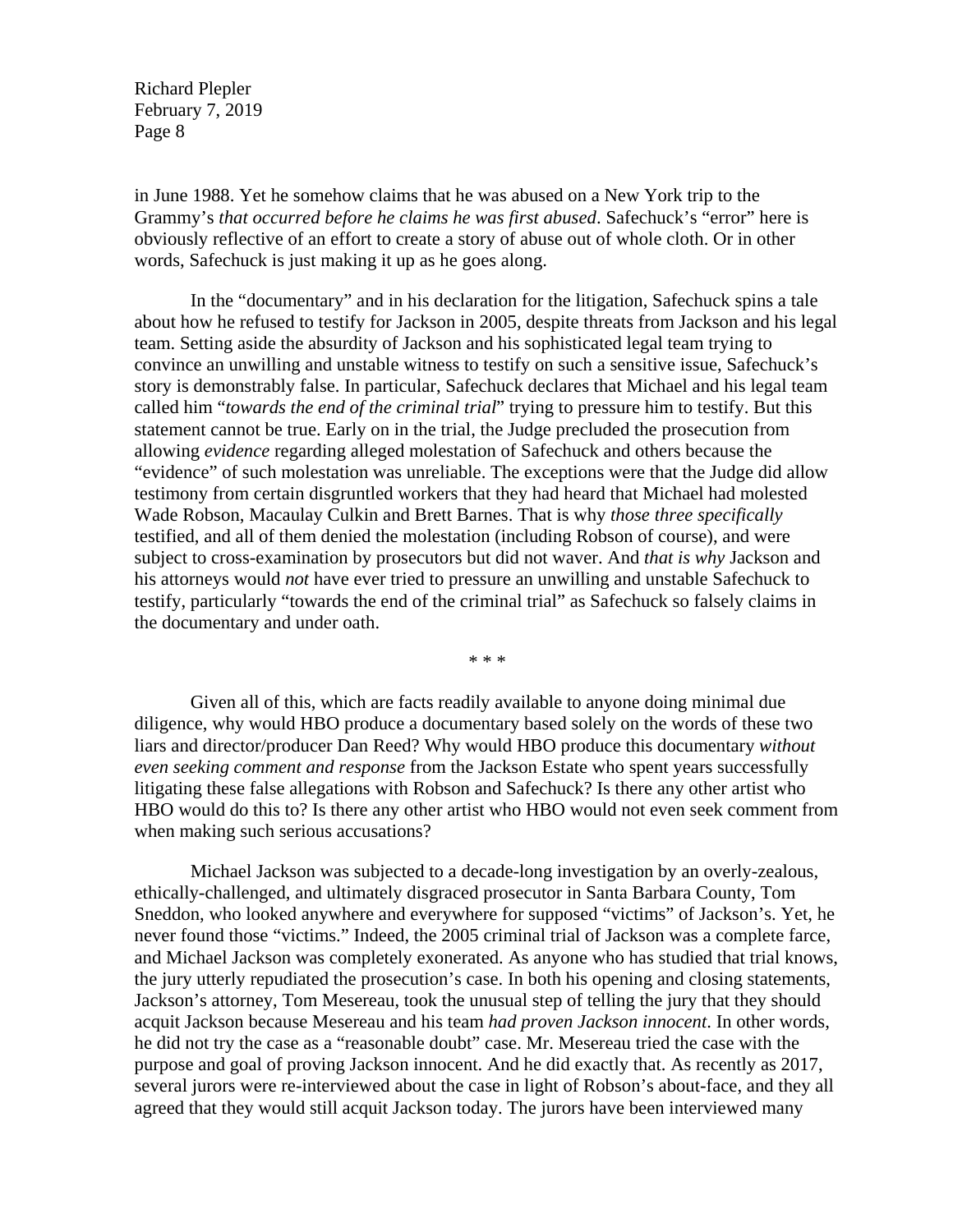times; they are articulate bright people, not the gullible idiots that Dan Reed tries to paint them as in his "documentary." Yet HBO is relying on the uncorroborated stories of two admitted perjurers over the weight of the American justice system.

Of course, the tabloid media's fascination with Michael Jackson and telling more-andmore ridiculous stories about him is nothing new. The great American intellectual, James Baldwin, wrote about "the Michael Jackson cacophony" all the way back in 1985 when the media first began subjecting him to "the jaws of a carnivorous success." As Baldwin saw it, Michael "will not swiftly be forgiven for having turned so many tables, for he damn sure grabbed the brass ring, and the man who broke the bank at Monte Carlo has nothing on Michael." By 1985, when Baldwin wrote those words, Michael Jackson was a 27-year-old African-American from Gary, Indiana who had "turned the tables" on the entire power structure in the music business. Leveraging his unprecedented success, Michael insisted that MTV and mainstream radio play his music and that of other African-American artists like him. Michael also insisted that his record company assign him ownership of his own master recordings. In other words, Michael Jackson, the young artist, insisted on controlling his own art and not leaving it to the whims of big business. And more still—the 27 year-old Michael did not just own his own music publishing, he had the gall to outbid other more established players in the industry for one of the crown jewels of music publishing, the ATV catalogue (which famously included the Beatles catalogue).

We suspect that even James Baldwin could not have imagined that his words would still ring so true today, over thirty years later. Michael Jackson has yet to "be forgiven for having turned so many tables" even ten years after he left this world forever. Even the once great HBO—who had partnered with Michael to immense success—is subjecting the deceased Michael Jackson to "the jaws of a carnivorous success" in death, devoting *four hours* of its programming to the words of two serial perjurers, whose sole agenda has been to extract money from Jackson's rightful heirs and chosen beneficiaries.

That HBO has now joined the tabloid media's "Michael Jackson cacophony"—ten years after his death—is truly sad. We know that HBO is facing serious competitive pressures from Netflix, Amazon and other more modern content providers, but to stoop to this level to regain an audience is disgraceful. We know HBO and its partners on this documentary will not be successful. We know that this will go down as the most shameful episode in HBO's history. We know that Michael's devoted fans, and all good people in the world, will not swiftly forgive HBO for its conduct.